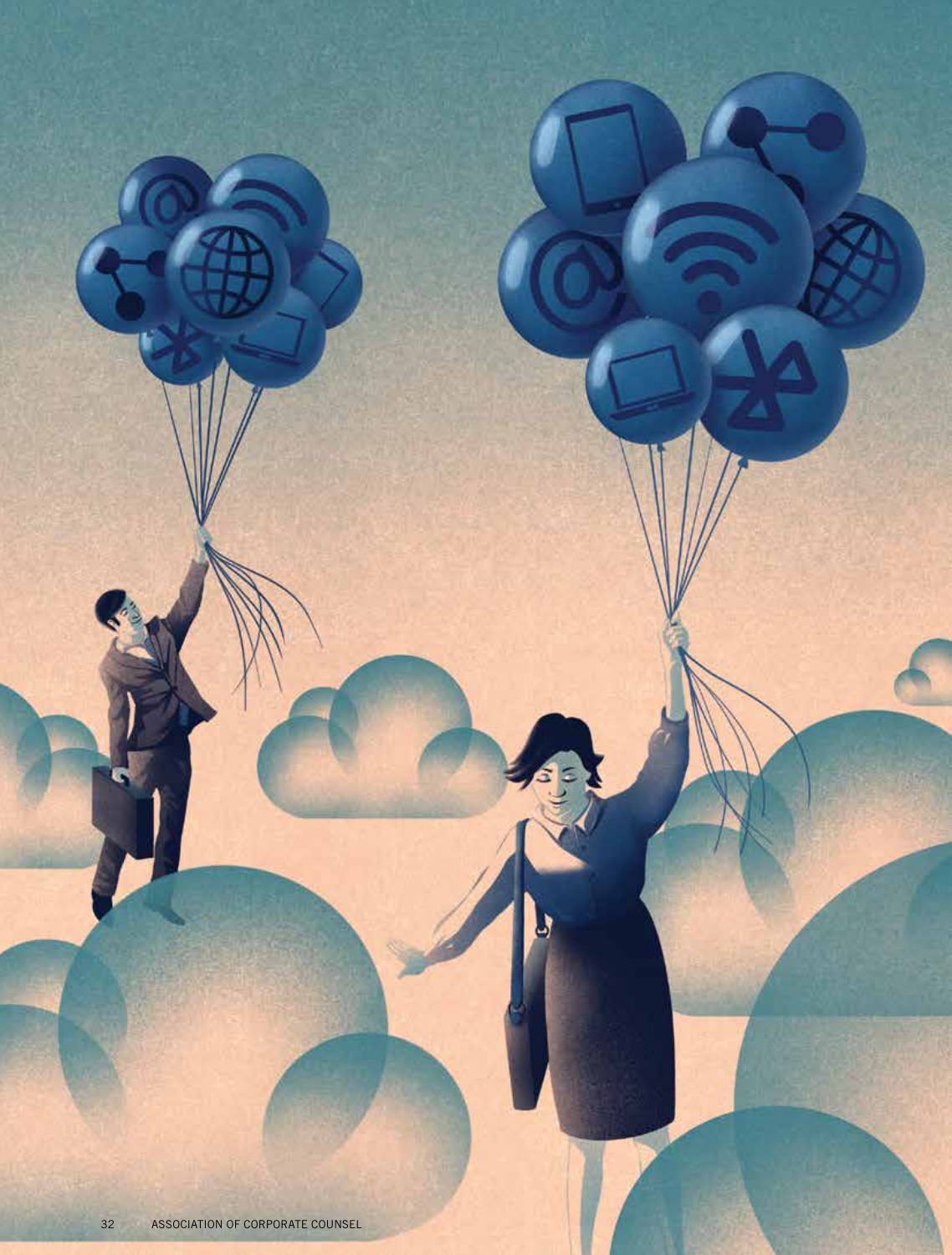CHEAT SHEET

- Be prepared. Eighty-one percent of legal departments are not ready for digitalization, meaning issues like cybersecurity and lack of data privacy can pose serious threats to a company's risk management.
- *Corporate value.* Data rights, customer trust, and networks are showing a greater need for legal safeguards as they become more valuable assets.
- Right to be forgotten. Legal forethought must be given to the GDPR's "right to be forgotten" and the right to prohibit sale of personal data when developing digitalization projects.
- Reasonable risk. Counsel must work with senior leadership and the board of directors to determine their organization's stance on risk tolerance.

# PARTING THE CLOUDS OF **DIGITALIZATION**

## By Blaise Benoit and Deana Uhl

Late last year, the global research and advisory firm Gartner released data reporting that the majority of legal departments — 81 percent — are unprepared for digitalization.<sup>1</sup> As digital transformation initiatives surge forward with increasing urgency driven by business needs and IT strategy, digitalization risks, like those related to data privacy, are often an afterthought. Conversely, legal teams that are properly prepared for their organization's digital change can increase on-time digital project delivery by 63 percent and increase the number of digital projects with appropriate risk management measures in place by 46 percent, according to Gartner.

These figures are compelling. When combined with the broader risk mitigation that results from proactive and holistic information governance, this data makes a strong case for why in-house legal departments should prioritize their ability to keep pace with digital transformation initiatives.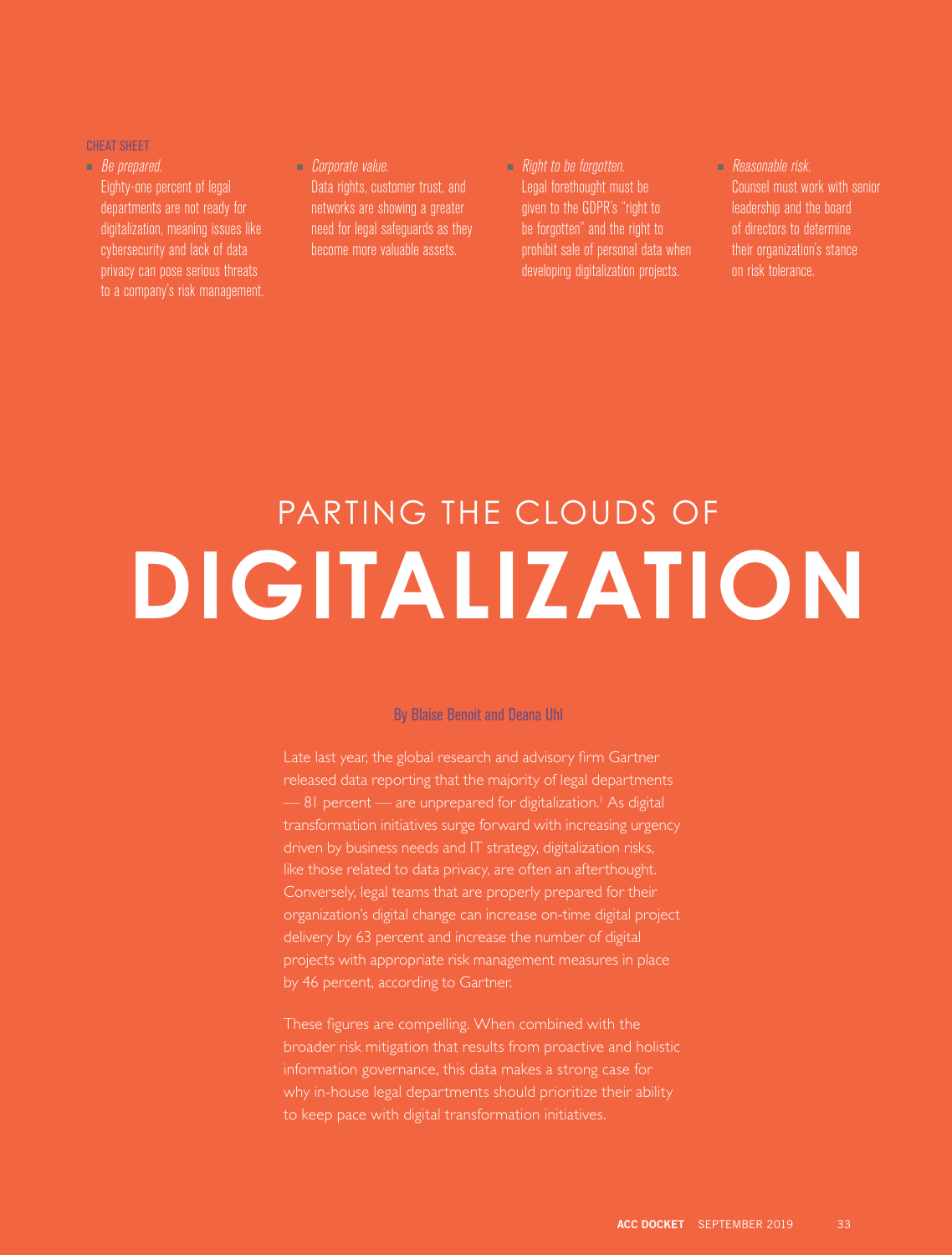## Digitalization and regulation

With today's rapidly changing regulatory, information security, and data privacy landscape at local, national, and global levels, it is imperative that legal departments take a proactive effort in understanding the legal risks of digitalization projects and address them before they create potential problems and additional costs for the enterprise and, ultimately, shareholders. Digitalization and the use of technology and data to engage with customers and stakeholders directly is an exploding trend across all industries. Jack Ma, founder of Chinese ecommerce company Alibaba recently said, "The world is going to be about data. Data is going to be so important to human life in the future."

By now, most organizations should be aware of the General Data Protection Regulation (GDPR),<sup>2</sup> and have at least a basic understanding of whether and how it may impact their operations. While we are still in the early days of enforcement, and despite seeing data privacy authorities in Europe operating with a healthy amount of reasonableness, regulators are very serious about ensuring the mandates of the law are carried out across companies of all sizes and industries. Further, jurisdictions around the world, including Australia, Brazil, Japan, and South Korea, are enacting or revising their own data protection regulations. In the United States, while the federal government continues to remain static on implementing federal data privacy legislation, states are taking action.

For example, California passed the California Consumer Privacy Act, Washington state considered the Washington Privacy Act with substantial support, and debates are ongoing in New York and other states for the development of similar legislation. Legal counsel must watch these developments closely and gain a deep understanding of how new and emerging laws, down to the local level, will impact their clients' digital risk profile. The responsibility of getting involved with legislators at

the state and federal level to guide the breadth of any new laws and how they will affect businesses also falls on business leaders and their legal teams.

Below, we'll discuss how privacy issues can arise in the context of digitalization implementation.

## Digital transformation in action

Most digitalization projects are aimed at reducing cost, streamlining manual processes, and optimizing business functions. Attaining these benefits, however, introduces some key challenges. According to Gartner, these include:

- **Changing sources of corporate value:** Data rights, customer trust, and networks are increasingly valuable assets that need legal safeguards.
- **Faster and less centralized decision making:** This exerts extreme pressure on traditional legal and compliance controls and risk management practices.
- **A reliance on customers' trust and data:** This demands new models of information governance.

Underestimation of these challenges, as well as the legal and compliance ramifications across applicable privacy legislation and data protection and breach notification requirements, can result in serious consequences.

For example, bring your own device (BYOD) initiatives draw some parallels to how these issues can take shape. Not long ago, a business shift to BYOD was the center of countless struggles between corporate legal and IT departments. IT implemented projects focusing exclusively on managing roll-outs as quickly as possible. Before long, counsel realized the many risks that come into play with a new BYOD environment, including the use of third-party applications that generate large amounts of data completely outside the enterprise-controlled IT environment. Thus, battles ensued with legal departments seen as an impediment to execution, rather than a partner in moving the project along the right way. Today, the BYOD disagreement dust has settled at most organizations and, in hindsight, it serves as a solid example of the importance of bringing the company general counsel into the early stages of decision-making and planning for new IT implementations.

Contractual obligations pose additional issues. Many contracts require approval for data movements and requirements to delete data once the contract terms have been met or expire. For example, personally identifiable information, such as physical addresses and even Social Security numbers, is often collected in conjunction with the performance of contracts, particularly among companies working with individual contractors or private partners. Organizations are required to protect the privacy of such information in the same way that they protect consumer data and ensure that it is not inappropriately shared or breached. Without sound legal process around these activities, and automation in place to ensure that obligations are carried consistently



**Blaise Benoit** is a senior attorney at SemGroup Corporation, a North American operator of pipeline, refinery-connected storage, and deep-water marine terminal infrastructure. He spent much of his career practicing in Southeast Asia and currently advises the executive management of SemGroup's US Gulf Coast assets. *bbenoit@semgroup.com*



**Deana Uhl** is a senior director in the FTI Technology practice and is based in Houston, TX. Uhl provides consulting to corporate clients, with a focus on designing, implementing, and enabling change management for information governance, data privacy, data security, and eDiscovery. *deana.uhl@fticonsulting.com*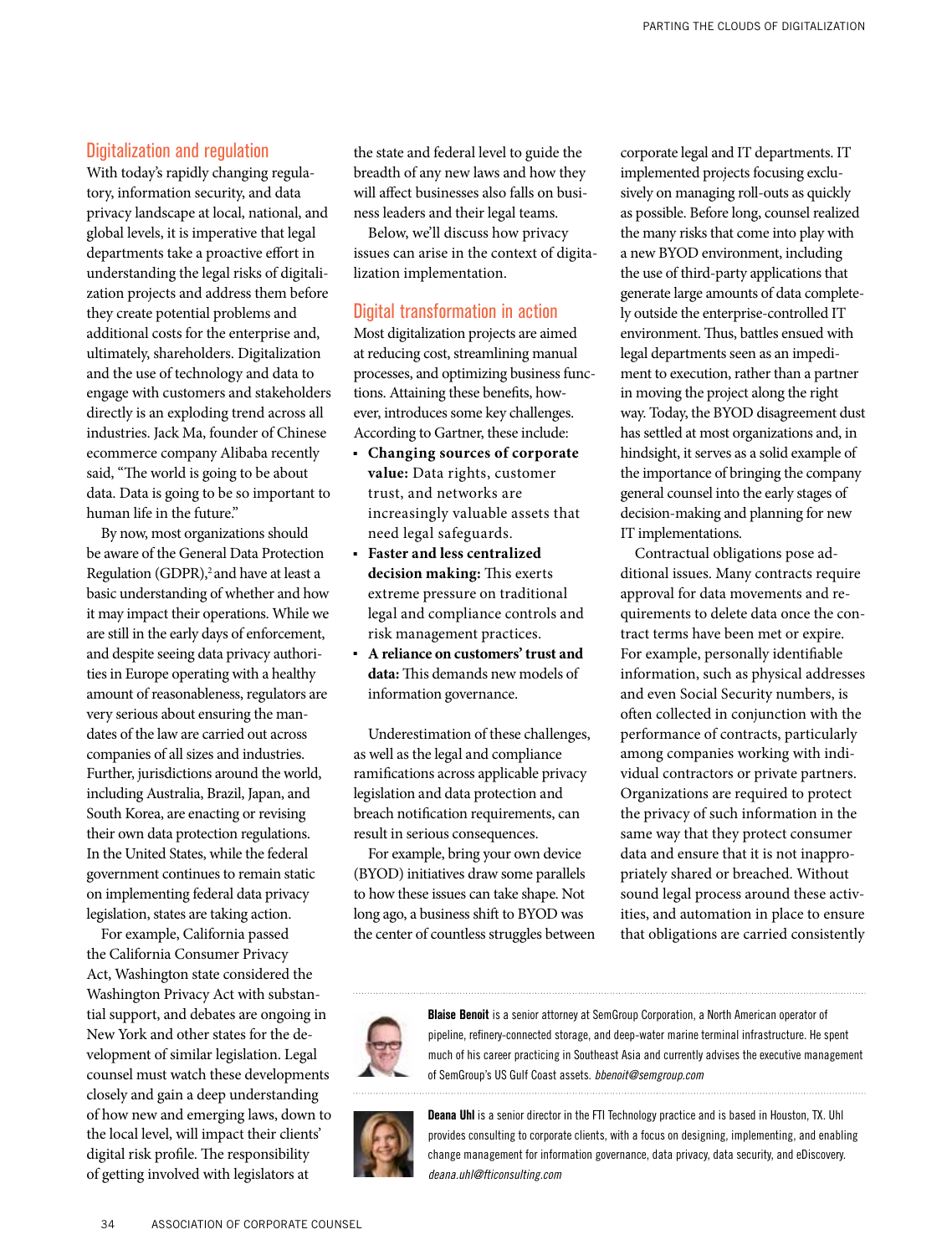and reliably, it becomes very difficult to maintain contractual compliance and allow digitalization impacting those requirements to move forward.

Office365 and other cloud migrations are additional examples of major digitalization projects fraught with potential legal peril since the efficient exchange and movement of data is integral to the operation and effectiveness of cloudbased tools. Many organizations are currently working on completing enterprise migrations to these tools and are stalled by unexpected legal and compliance obstacles. In the context of realizing digitalization goals, organizational leadership must carefully consider: where servers and storage infrastructure are physically located, where data users are based, and how data is moved across borders, in advance of determining data storage location to ensure effective access and use to data as well as legal compliance.3 Jurisdictional privacy regulation increasingly determines the freedom or restriction on data movement and failure to strictly comply with data subject consent and notice

## What is digitalization?

**Before in-house counsel can effectively tackle these issues, they must begin with a clear understanding of what digitalization is, and what it means in relation to their responsibilities. Gartner, in its IT Glossary, defines digitalization4 as "the use of digital technologies to change a business model and provide new revenue and value-producing opportunities … [and] the process of moving to a digital business."** 

**Based on this definition, "digitalization" is distinguished from "digitization," which most agree is the procedure of taking analog content and converting it to digital information capable of being electronically stored, shared, and — most important to digitalization — analyzed in conjunction with improving business process. A Brookings report5 in 2017 notes astutely that digital technology "has emerged as arguably the most important driving force in the economy today," leading organizations head-first into projects intended to streamline commerce, supply chains, and individual stakeholder and user interaction. In-house counsel are often not involved in decision-making around these types of IT-driven projects and are left scrambling to address the related legal and compliance risks after an implementation is already underway.** 

requirements is fertile ground for project frustration. Without advance planning and development of compliance processes related to data storage and movement, the legal department then becomes a barrier, rather than an asset, to digital transformation.

Do not forget that, in each potential case, data privacy subject rights raise additional considerations. The GDPR's "right to be forgotten" and the right to prohibit the sale of personal data require legal forethought in digitalization projects. These rights provide

## Information Governance Reference Model (IGRM)

Linking duty + value to information asset = efficient, effective management

#### **BUSINESS**

The company has historically had retail stores and then launched a completely separate retail website. It is now merging the two and integrating all of its information to create a single unified system. It is trying to get an omni-channel view on all of its business.

Data analytics

### **LEGAL**

#### Organizing data to manage litigation costs.

Implementing an effective legal hold solution.

#### **Duty:**

Legal obligation for specific information

## **Value:**

Utility or business purpose of specific information

#### **Asset:**

Specific container of information



#### **PRIVACY & SECURITY**

Ensuring that non-public information is not released outside of the company.

Identifying which information needs the most protection and should not be on the network.

#### **IT**

Data accuracy and consistency in reporting from legacy systems.

Optimization of resources, including staff and technology, to get better management data and understand the information environment.

## **LEGAL**

Discarding paper and physical records that have exceeded their retention period.

Implementing records retention schedules globally in all operating companies, including those they acquire.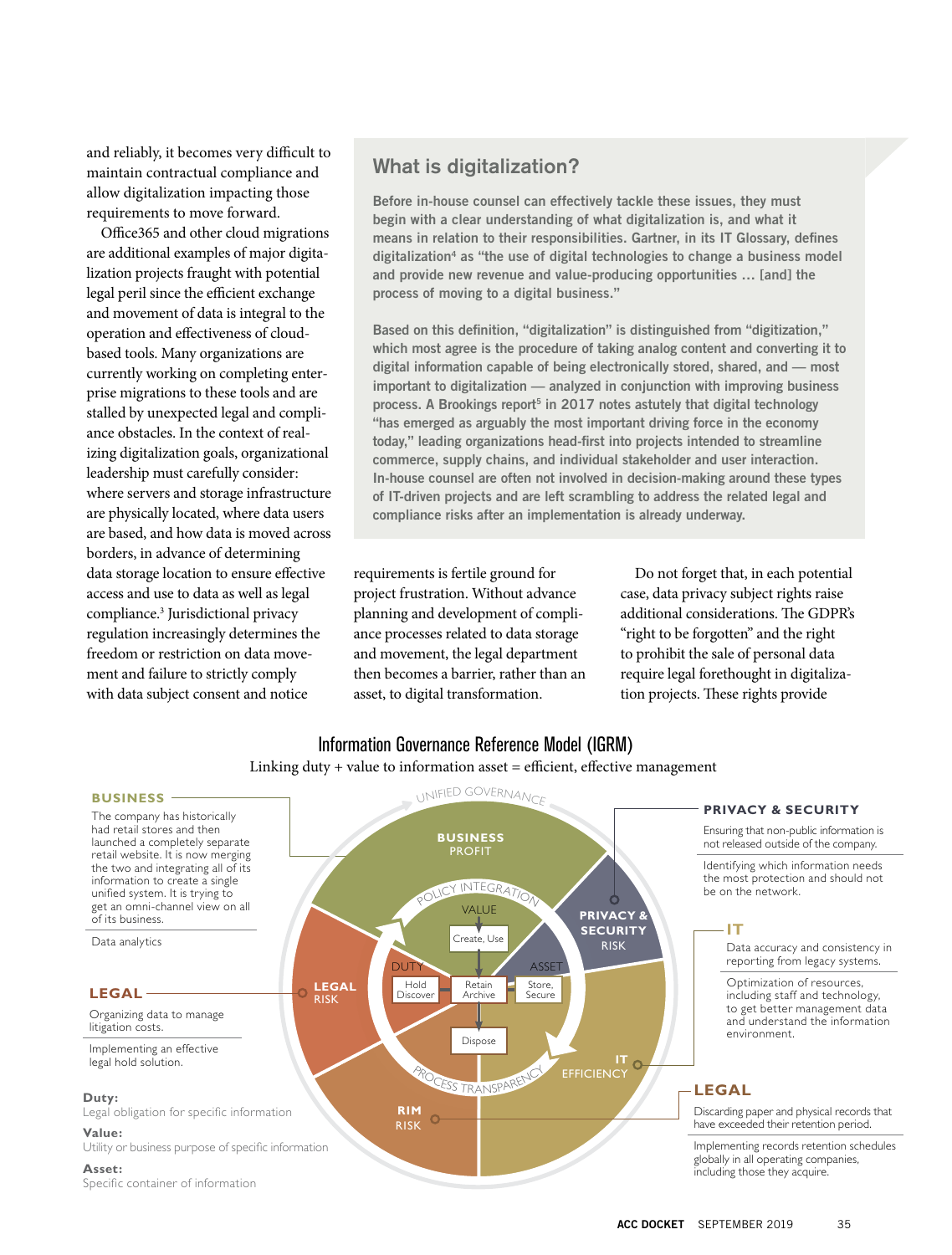## Lawyers are reluctant tech users

**In a recent survey, Bloomberg Law reported that lawyers are lacking in their adoption of AI tools.6 Slow adoption of AI for legal functions (such as eDiscovery and defensible data disposal) underscores the persistent challenge of bridging lawyers and technology. While the survey focused on AI within the legal practice, it did identify that one of the most common reasons for lagging adoption is lack of time and mindshare to learn new tools. Interestingly, law firm respondents in the survey named lack of tech savvy as the top reason why they are not embracing advanced tools at a faster rate.** 

**So, in addition to lagging in embracing and enabling digitalization as a whole, lawyers are also not leveraging digitalization in their own practice. As a result, they are unable to fully understand the usefulness and benefits of digitalization.** 

**Conversely, counsel who prioritize both an understanding of technology and an engaged use of it within their own functions will be in a stronger position to partner (rather than impede) in digitalization projects within other areas of the organization.** 

individuals with explicit access to their personal data, and the ability to order its erasure. Organizations must respond to requests within one month, leaving little time to perform a potentially large data discovery task. To do this, response teams must be able to quickly find personal data across the enterprise from all sources including the cloud, email, audio files, backups, hard copies, and other data stores. Operationalizing data subject rights is difficult enough on its own without the element of new and unknown data sources borne from digitalization projects. Regulators will not be easy on organizations that fail to adequately fulfill data subject rights. Therefore, legal teams must be looped into digitalization projects that create new and unexpected stores of personal data so they can apply rigorous controls and processes around it.

Data privacy regulations also require that companies ensure the data is accurate and only keep information for as long needed based on the purpose for which it was collected. This hits on another key issue: data quality and retention. When digitalization projects start, companies soon discover that some of the data is stagnant or useless, which dilutes its overall quality and value. It can also raise legal concerns. In an effort to improve data quality, counsel must provide oversight and guidance of data retention laws and legal hold requirements so they can be baked into digitalization projects from the start.

## Counsel as an ally, not a barrier

The legal department has a significant opportunity to help enable change and serve as a support system to move important digitalization projects forward.

They can do so in a way that gets ahead of anticipated risks by addressing the following areas:

- **Education:** Corporate education is critical. An attuned and effective GC understands the matrix of risks that come from digital projects at the outset. Thus, lawyers must be open to education about new and novel technology. At the same time, digital project implementation teams must be willing to understand the importance of addressing the sometimes cumbersome legal impacts of the project. This shared respect across practice groups will ensure legal is plugged into projects proactively, rather than reactively, and help avoid unnecessary impediments.
- **Strategic information governance:** In addition to education, a data risk assessment is a solid initial step in understanding the full breadth of risks that apply to the organization and the data it stores. The results of the assessment allow counsel to map data sources and storage locations so legal has a clear picture of exactly where sensitive data lives and what, if any, controls are already in place around it. With this information, legal can work closely with other internal stakeholders to ensure legal compliance and establish policies and workflows that address retention and defensible deletion, access controls, documentation of programs, incident response, etc.
- **Establish risk tolerance:** Counsel must work with executive leadership and the board of directors to define

#### **ACC EXTRAS ON…** Digitalization

#### **Articles**

Knowledge Management – Building a Digital Library (June 2018). *www.acc.com/resourcelibrary/knowledge-management-buildingdigital-library*

### **Program Materials**

The New Digital Normal: Managing and Addressing Compliance in an Everchanging Digital Landscape (Oct. 2016). *www.acc.com/resource-library/newdigital-normal-managing-and-addressingcompliance-ever-changing-digital*

Keeping Contracts Digital (June 2015). *www.acc.com/resource-library/keepingcontracts-digital*

ACC HAS MORE MATERIAL ON THIS SUBJECT ON OUR WEBSITE. VISIT *WWW.ACC.COM*, WHERE YOU CAN BROWSE OUR RESOURCES BY PRACTICE AREA OR SEARCH BY KEYWORD.